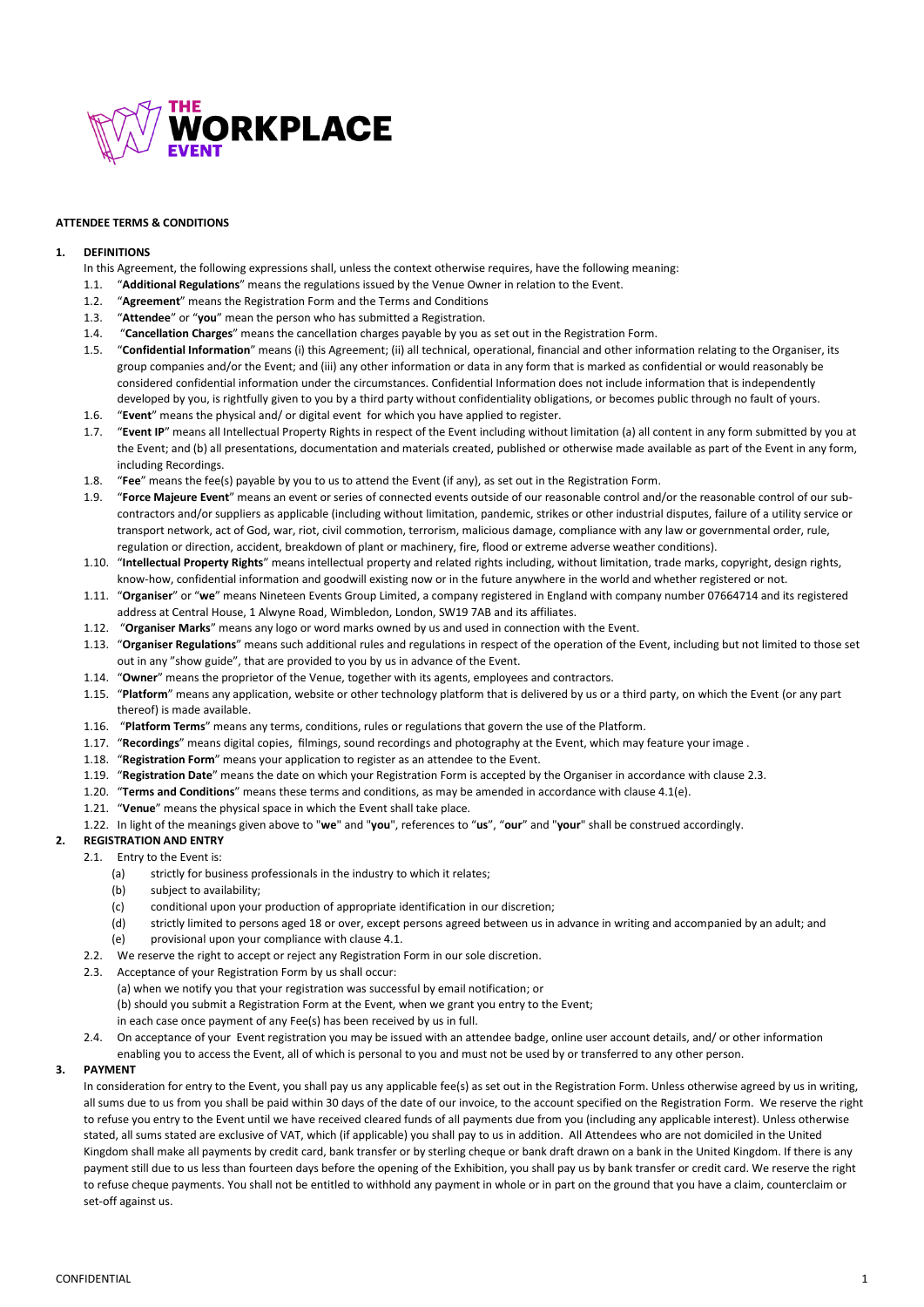# **4. ATTENDANCE**

- 4.1. In connection with and whilst in attendance at the Event you shall:
	- (a) comply with our reasonable instructions and directions, all Applicable Laws, Additional Regulations, Organiser Regulations and Platform Terms;
	- (b) comply with all rules, regulations, directions and/ or other requirements that we display at the Event or otherwise notify you of at any time in our discretion, in relation to the health and safety of our Event participants and attendees;
	- (c) not infringe the Intellectual Property Rights or other rights of any party;
	- (d) conduct yourself in a manner that preserves the reputation, security and goodwill of the Event;
	- (e) not photograph, film, record, republish, broadcast or otherwise disseminate any part of the Event, unless otherwise agreed between us in advance in writing;
	- (f) not distribute any printed materials at the Event;
	- (g) not without our advance written authorisation canvass any person at the Event for or in relation to your or any third party's trade event business.
- 4.2. You acknowledge that you shall be solely responsible for:
	- (a) your own costs of attendance;
	- (b) ensuring that you have the technical functionality and compatibility to access any Platform.
- 4.3. In respect of any Recordings, you hereby waive any: (a) moral or other rights in and to such Recordings, and (b) claims relating to or arising from the Recordings or their use.

## **5. OUR RIGHTS**

- 5.1. We shall be entitled to:
	- (a) refuse any person admission or remove any person from the Event: (i) whose presence in our opinion is likely to create a nuisance or otherwise be detrimental to the Event or its security; or (ii) who breaches any of the requirements set out in clauses 2.1 or 4.1;
	- (b) conduct Recordings that we shall be permitted to use anywhere in the World for promotional and other purposes, without any payment or other form of compensation to you;
	- (c) alter the position, layout and/or features of the Event;
	- (d) alter the Venue, format, dates, opening hours, dates and duration of the of the Event, subject to clauses 6.5 and 6.6.
	- (e) amend these Terms and Conditions from time to time by uploading the amended version to our online visitor portal and/or website(s).

# **6. CANCELLATION**

- 6.1. If a Fee has been paid or is payable for your attendance at the Event and you wish to cancel your registration following the Registration Date, you must send us written notice of cancellation by recorded delivery post to our address specified in the Registration Form.
- 6.2. In the event that you:
	- (a) request to cancel your Event registration in accordance with clause 6.1; or
	- (b) fail to meet your payment obligations (whether as to the amounts due or dates of payment);

We shall be entitled to cancel your Event registration, to apply any Cancellation Charges (which shall be payable by you in accordance with the Registration Form), and to re-allocate your place.

- 6.3. If it becomes impossible or impractical to hold the Event as a result of a Force Majeure Event, we may (in our absolute discretion):
	- (a) change the format, location and/or date of the Event;
	- (b) curtail the Event; or
	- (c) cancel the Event.
- 6.4. In the circumstances specified in clause 6.3 you agree and acknowledge that we shall not have any liability to you including without limitation to make payment of any amount or for any loss or damage suffered by you, howsoever arising.
- 6.5. We reserve the right to alter the content, timing, date and/or location of the Event for any reason without liability to you. We will provide you with notice of any material alterations as soon as reasonably practicable.
- 6.6. If the Event is materially altered or cancelled by us for reasons other than a Force Majeure Event and you have paid a Fee to attend the Event, you shall be entitled to request a credit for a future event organised by us. Any such credit shall:
	- (a) amount to the Fee(s) paid by you less the value of any services received by you from us or on our behalf (including without limitation in respect of any networking and/or promotional services), calculated by us in good faith as at the as at the date of your request; and
	- (b) be issued to you within 30 days of your request.

# **7. INTELLECTUAL PROPERTY**

7.1. You acknowledge and agree that all Event IP is owned, licensed to or shall otherwise vest in us.

7.2. You shall not distribute, reproduce, modify, store, transfer, make commercial or any other use of any Event IP without our prior written consent.

# **8. DATA PROTECTION**

- 8.1. In performing our obligations under this Agreement, we shall comply with all applicable laws, statutes and regulations from time to time in force relating to data protection including but not limited to Applicable Data Protection Legislation.
- 8.2. The following terms shall have the meaning give to them below:
	- (a) "**Applicable Data Protection Legislation**" means all laws and regulations (as updated, amended or replaced from time to time), including local, state, national and/or foreign laws, treaties, and/or regulations, laws of the European Union, the European Economic Area and the United Kingdom, applicable to the Processing of Personal Data under the Agreement, including the GDPR.
	- (b) "**GDPR**" means the General Data Protection Regulation (EU) 2016/679;
	- (c) "**Personal Data**" shall be deemed defined by the Applicable Data Protection Legislation and where not defined, it means any information relating to an identified or identifiable person"; and
	- (d) "**Processing**" shall be defined by the Applicable Data Protection Legislation and where not defined, means any operation of set of operations that is performed upon Personal Data, whether or not by automatic means.
- 8.3. When you submit a Registration Form to us, you acknowledge that your Personal Data shall be processed by us in accordance with our Privacy Policy which can be found at [www.nineteengroup.com/privacy-policy](https://www.nineteengroup.com/privacy-policy) . In particular, please be aware that your Personal Data will be shared with:
	- (a) Event attendees, exhibitors, partners and/or other participants where you have specifically requested a networking service from us for an Event;
	- (b) Event sponsors when you register for, or attend a session or other part of our Event(s) that is sponsored by them; and
	- (c) Event exhibitors when you visit that exhibitor's stand and permit your visitor badge to be scanned at their stand.
- 8.4. Please read our Privacy Policy carefully to ensure that you understand its content.
- **9. LIABILITY**